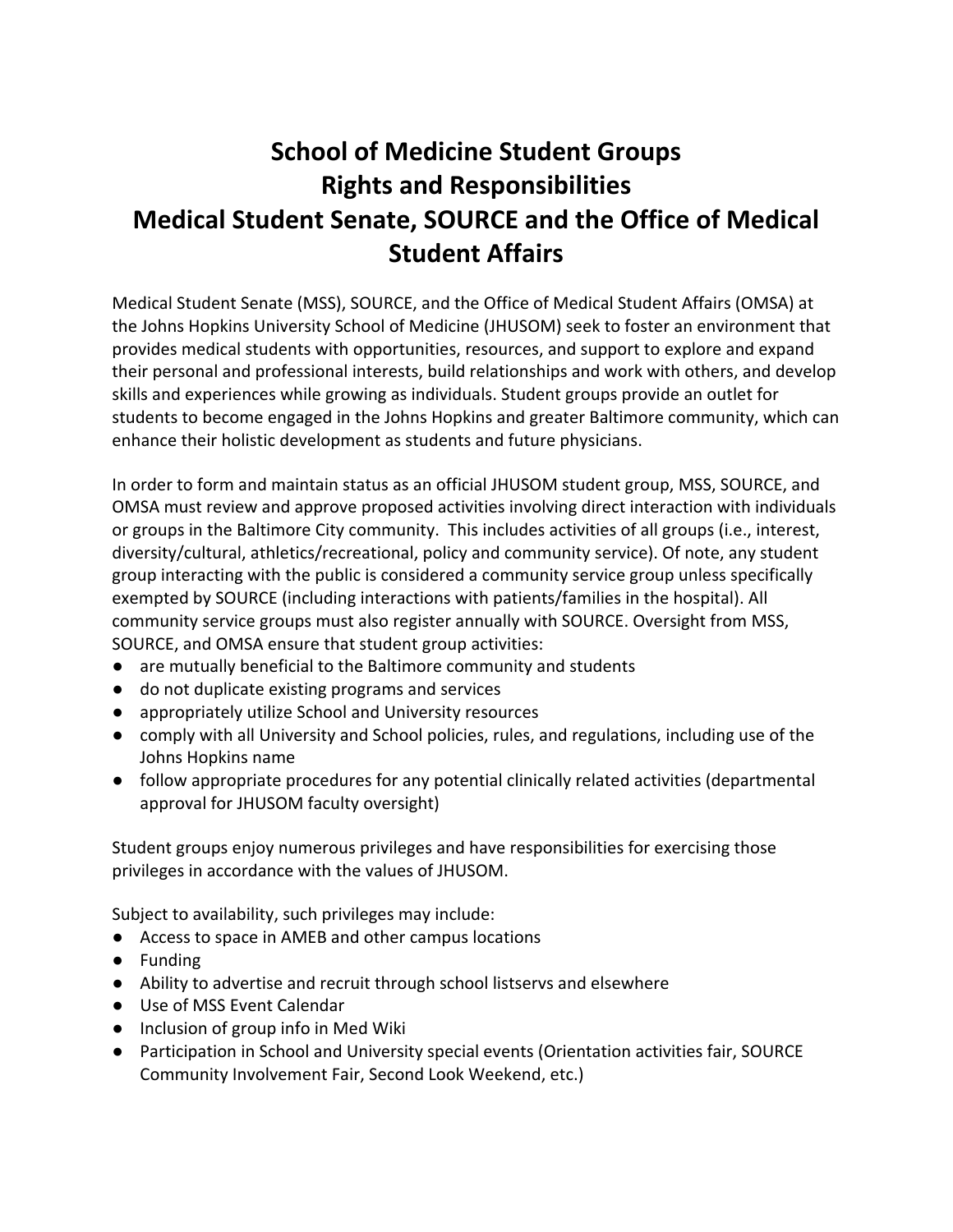General Responsibilities:

In order to maintain status as an officially-recognized JHUSOM student group, groups are responsible for completing the following activities on an *annual* basis:

- Completing an annual MSS Student Group Registration Form
- Maintaining a membership that composes of at least 51% School of Medicine students (Exceptions to this rule, which may be necessary to serve the missions of certain interprofessional and/or collaborative service‐based groups, will be made by MSS on a case‐ by‐case basis)
- Submitting a membership roster to MSS, OMSA, and SOURCE (applies to groups participating in service)
- Reporting all community engagement activities to SOURCE (including activities, volunteer names, emails, and hours)
- Conducting regular meetings, defined as three meeting per scholastic year.
- Completing the *Training on the Safety of Children in University Programs* (for all student groups that interact with youth under 18 years of age); training can be accessed through myLearning (my.jh.edu) under education and search for course title
- Having a faculty advisor from the JHU School of Medicine who is actively engaged with your group's activities

## **AMEB Use Responsibilities**:

The use of AMEB space is open to all officially‐recognized student groups. Room reservations can be made online. When using AMEB rooms, groups are responsible for:

- Resetting the layout of the room as they found it
- Returning any chairs or tables borrowed from the hallway or other AMEB rooms
- Cleaning up any food or drinks following the meeting
- Removing any extra supplies following the meeting

## **Purpose of Membership Rosters:**

- To determine the size of student groups
- To determine members of the group outside of leadership
- Awards and recognition (for example, Service Award at graduation)
- Child safety training tracking for members (when working with youth)
- Tracking community service hours and participants (required for student groups) will help groups know who is active in their groups
- Communication tool for organization
- To receive reimbursement for student group events (required by OMSA)

## **Student Groups vs. Non‐Profit, Community‐Based Organizations**

Student groups that are closely aligned with a community-based organization (CBO) must differentiate their student group from the CBO by following the above requirements. In these cases, the aforementioned rights pertain directly to the student groups only. School and